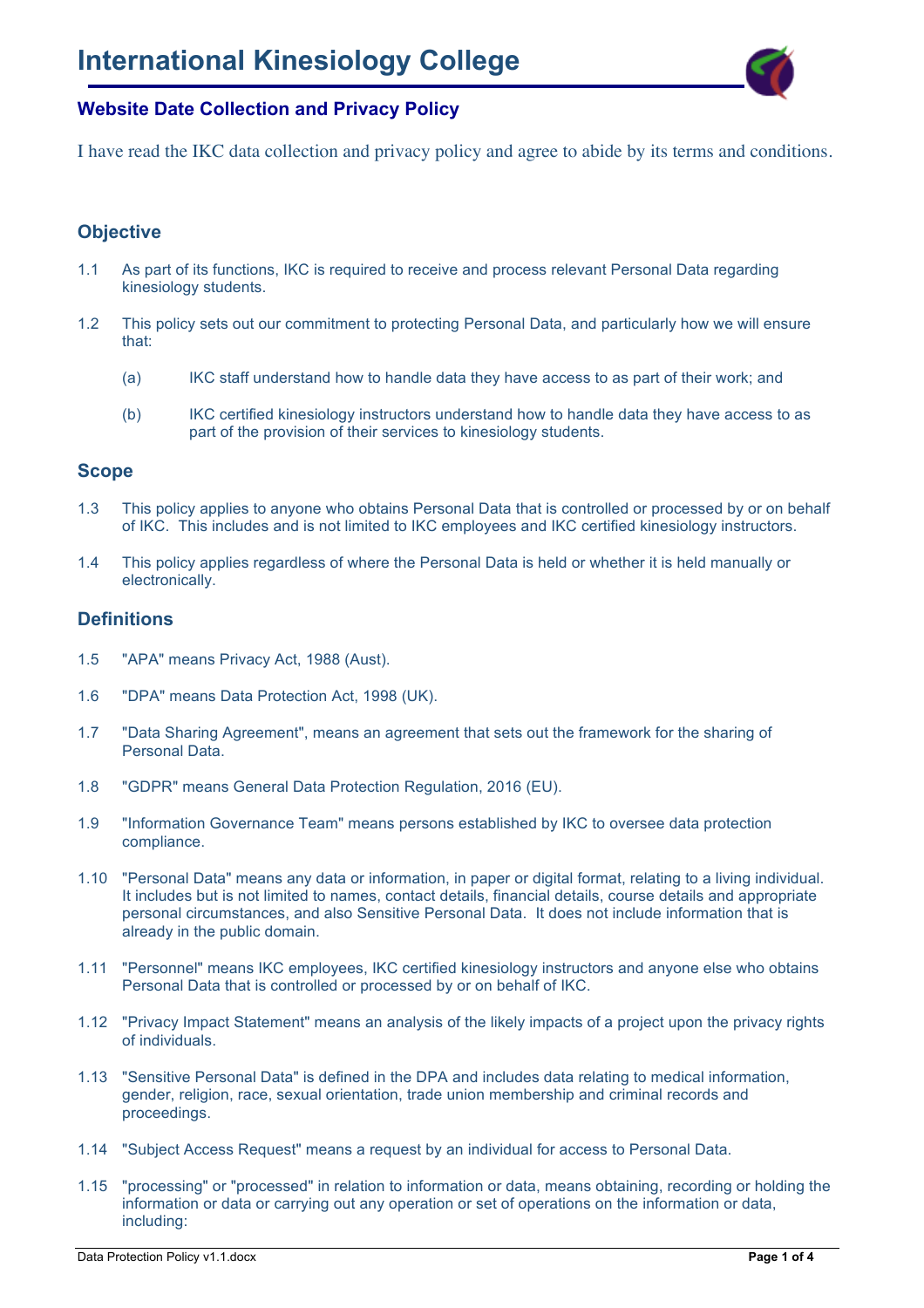

- (a) organisation, adaptation or alteration of the information or data,
- (b) retrieval, consultation or use of the information or data,
- (c) disclosure of the information or data by transmission, dissemination or otherwise making it available, or
- (d) alignment, combination, blocking, erasure or destruction of the information or data.

#### **Data Protection Principles**

- 1.16 IKC will comply with the DPA and GDPR principles as well as the Information Privacy Principles of the APA.
- 1.17 Any Personal Data received by IKC will be used solely for the IKC's internal database, record of classes taken, student progressions and other lawful purposes.
- 1.18 IKC will not disclose, sell or share any Personal Data with any third party or external agency on any occasion without the express consent of the individual to whom the Personal Data relates.
- 1.19 For the purposes of GDPR, IKC will ensure that Personal Data is:
	- (a) processed fairly and lawfully and in a transparent manner;
	- (b) obtained for one or more specified, explicit and lawful purposes;
	- (c) adequate, relevant and only limited to what is required;
	- (d) accurate and where necessary kept up to date;
	- (e) not kept in a form which permits identification of data subjects for longer than is necessary;
	- (f) processed in accordance with the rights of data subject;
	- (g) processed in a manner that ensures appropriate security of the Personal Data; and
	- (h) not transferred to a country or territory outside the European Economic Area unless that country or territory ensures an adequate level of protection for the rights and freedoms of individuals in relation to the processing of personal information.

#### **General requirements**

- 1.20 IKC will comply with general requirements under the DPA and GDPR, including that:
	- (a) Personal Data should only be accessed by those who need to, for work or legitimate business purposes;
	- (b) Personal Data should not be divulged or discussed except when performing normal work duties or providing normal professional service;
	- (c) Personal Data must be kept safe and secure at all times, including at the office, public areas, home or in transit;
	- (d) Personal Data should be regularly reviewed and updated; and
	- (e) queries about data protection, internal and external, to the IKC must be dealt with effectively and promptly
- 1.21 IKC will take appropriate technical and organisational steps to ensure the security of Personal Data.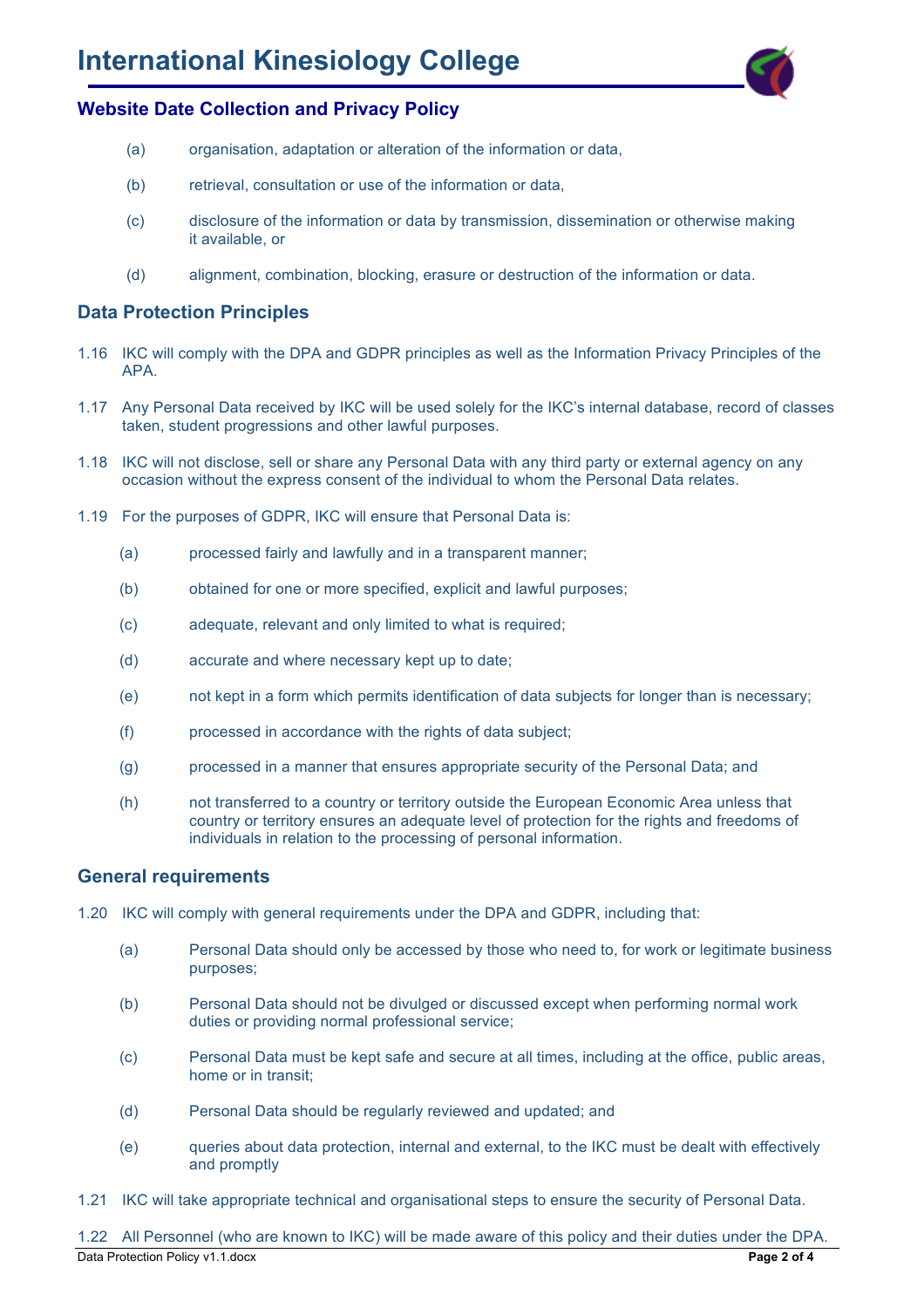

- 1.23 IKC and all Personnel are required to respect the Personal Data and privacy of others. They must ensure that appropriate protection and security measures are taken against unlawful or unauthorised processing of Personal Data, and against the accidental loss of, or damage to Personal Data.
- 1.24 An appropriate level of data security must be deployed for the type of data and the data processing being performed. In most cases, Personal Data must be stored in appropriate systems.

### **Information Sharing**

- 1.25 Personal Data may need to be shared with other organisations in order to deliver services or perform our duties. This can only be done where we have permission or there is legal obligation for us to share.
- 1.26 Personal Data can be shared within the IKC or with other third parties and the sharing can be:
	- (a) "Systematic" or routine information sharing where there is an established purpose; or
	- (b) "Exceptional" or one-off decisions, for example in conditions of real urgency.
- 1.27 Data Sharing Agreements should be completed when setting up 'on-going' or 'routine' information sharing arrangements with third parties. They are not needed when information is shared in one-off circumstances but a record of the decision and the reasons for sharing information should be kept.
- 1.28 All Data Sharing Agreements must be signed off by a member of the Information Governance Team. IKC will keep a register of all Data Sharing Agreements.

#### **2 Privacy Impact Assessments**

- 2.1 Privacy Impact Statements will be completed in the following situations that involve Personal Data:
	- (a) at the beginning of a new business project or when implementing a new system that may affect the processing of Personal Data ;
	- (b) before entering into a Data Sharing Agreement; and
	- (c) when major changes are introduced into a privacy system or process.

#### **3 Subject Access Requests**

- 3.1 IKC recognises that access to Personal Data held about an individual is a fundamental right provided in the DPA.
- 3.2 IKC will ensure that all requests from individuals to access their Personal Data are dealt with as quickly as possible and within the timescales allowed in relevant legislation.
- 3.3 Individuals must submit Subject Access requests in writing (including by electronic methods) and provide any necessary proof of identification and required fee as part of the request.

#### **4 Complaints**

- 4.1 Anyone who feels that IKC has broken data protection law in any way, can complain. Examples of this are when they believe their information has not been obtained fairly, it has not been handled securely or they have asked for a copy of their information and they are not happy with IKC's response.
- 4.2 IKC will endeavour to ensure that all Personal Data held in relation to an individual is accurate. Individuals who consider that data is inaccurate or out of date may also request, in writing, that the information be corrected or erased. They will receive a written response indicating whether or not the IKC agrees and if so, the action to be taken. IKC will rely on individuals to provide accurate and